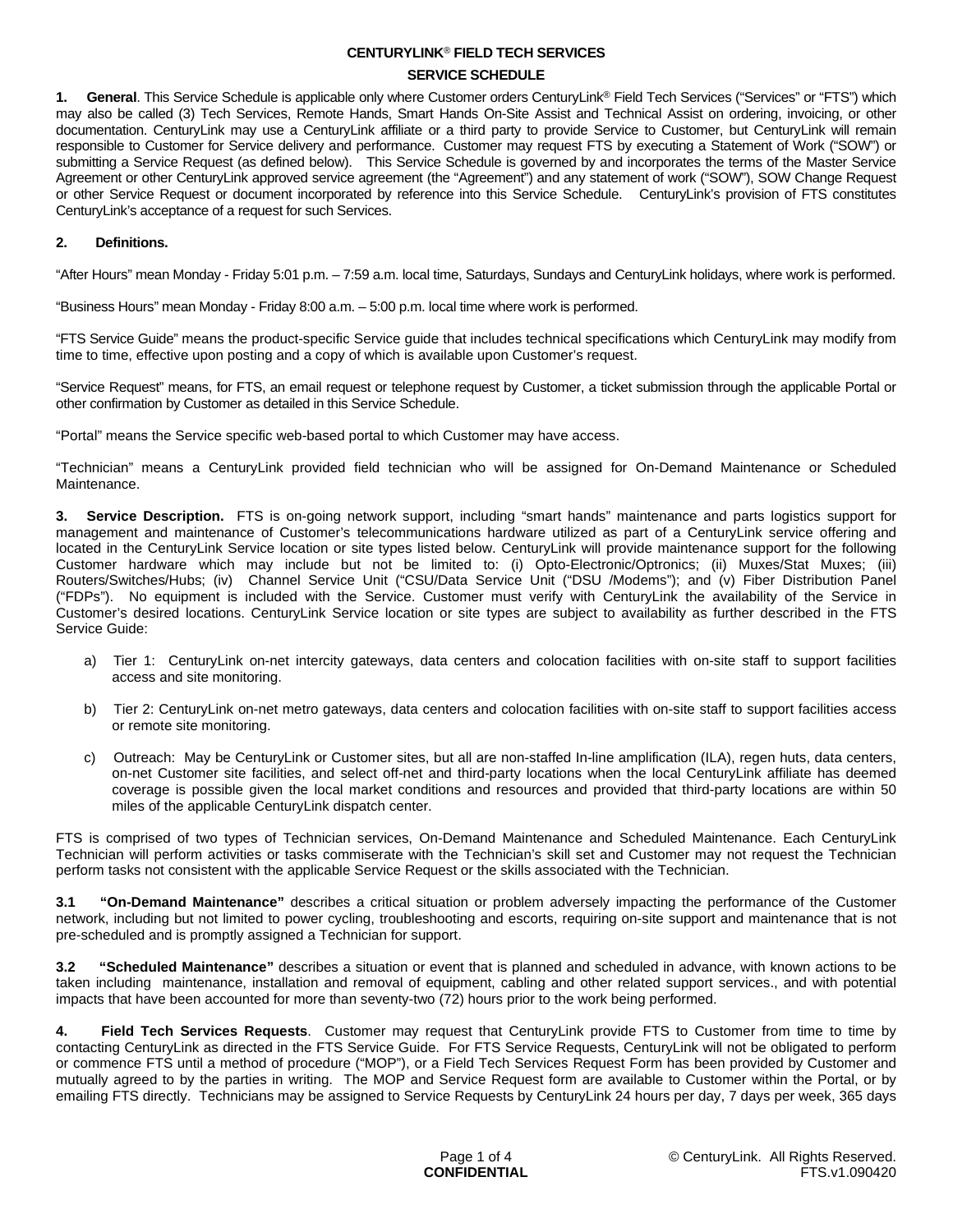### **SERVICE SCHEDULE**

per year. Once on site, the Technician will touch base with the Customer to perform the Field Tech Services requested by the Customer.

**5. Outreach sites.** Customer is responsible for ensuring that all sites that are Customer or third party sites are and remain in good operating order consistent with industry standards and remain free from any hazardous conditions. It will be Customer's responsibility to correct any unsafe conditions and to ensure that sites that are not located within CenturyLink's facilities comply with all applicable safety standards and regulations. Technicians reserve the right to vacate any site that the Technician deems unsafe. Customer is responsible for setting up detailed site access procedures for Technicians at all non-CenturyLink facilities. Any costs associated with the setup of access procedures, including but not limited to hand scans, will be billed to Customer as incidental costs as set forth below or in a SOW. The Technician will have access to a phone line for use while performing FTS at all sites and sites not located within CenturyLink facilities will have reasonable parking facilities for the Technicians.

If FTS will be performed on Customer or third party sites, Customer will ensure CenturyLink has access as needed. CenturyLink will use reasonable efforts to comply with Customer's reasonable access policies, including, but not limited to, working hours and all safety and security and physical security regulations, provided such policies are provided to CenturyLink with reasonable advance notice prior to CenturyLink's entry upon the premises.

**6. Outreach Site Orientation.** For every Customer or third party site, Customer will provide a Site Orientation session to the Technician(s) that will be supporting the Customer or third party site, unless the parties agree that a Site Orientation is not required. The Site Orientation includes but is not limited to a review of access procedures, rack layout, hardware and any additional training deemed necessary by the Technician supporting the site ("Site Orientation"). CenturyLink and Customer will review any site determined to be below industry standards or hazardous in order to resolve all issues prior to the Service Commencement Date of any FTS at that site. Customer will be charged CenturyLink's hourly rates as set forth in this Service Schedule or in a SOW for attending the Site Orientation. Customer will schedule each Site Orientation with the Service Desk on mutually agreed upon dates and times. Site Orientations must be completed prior to the Service Commencement Date.

**7. Customer Responsibilities.** Customer acknowledges and agrees that its failure to perform its obligations detailed in the Agreement, this Service Schedule, a SOW or a Service Request, as applicable, may result in CenturyLink's inability to perform the Services. CenturyLink will not be liable for any failure to perform, including any SLAs, in the event Customer fails to fulfill Customer's obligations. The following conditions must be met by Customer.

**7.1** If the Customer is requesting equipment installation/replacement/decommission:

- Customer must email a Method of Procedure ("MOP") before an FTS ticket can be opened.
- Customer must deliver a MOP via email (and email only) to [FTS@centurylink.com](mailto:FTS@centurylink.com).
- A Technician will review the MOP within 24 hours and contact the Customer with any questions.

**7.2** If the Customer is requesting any kind of Service requiring parts or materials, the Customer must either:

- Have all materials and parts on site, OR
- Be able to provide a tracking number for a shipment with all materials and parts required to perform the work before an FTS ticket is opened, OR
- If the Customer did not ship all required parts, CenturyLink can use consumables provided they are available at the site where the work is being done.

NOTE: CenturyLink Field Tech Services will only be provided to, and at the request of, the CenturyLink Customer of record.

**7.3** Customer will specifically identify and provide CenturyLink with access to all relevant Customer-controlled information, resources and locations required to complete the Services.

**7.4** Neither Customer nor its representatives will attempt in any way to circumvent or otherwise interfere with any security precautions or measures of CenturyLink relating to the Service or any CenturyLink equipment.

**7.5** CenturyLink is not responsible for the hardware, software licenses or vendor maintenance support for any devices unless specifically set forth in this, Service Schedule, a Service Request, SOW or a SOW Change Request.

**7.6** Customer will commit sufficient resources and staffing sufficient to meet its obligations for CenturyLink to perform the Services.

**7.7** Customer is responsible for ensuring that all sites are and remain in good operating order consistent with industry standards and remain free from any hazardous conditions.

**7.8** Customer will not utilize the Services or CenturyLink Technicians provided under this SOW as a replacement for any Customer resources located in EMEA.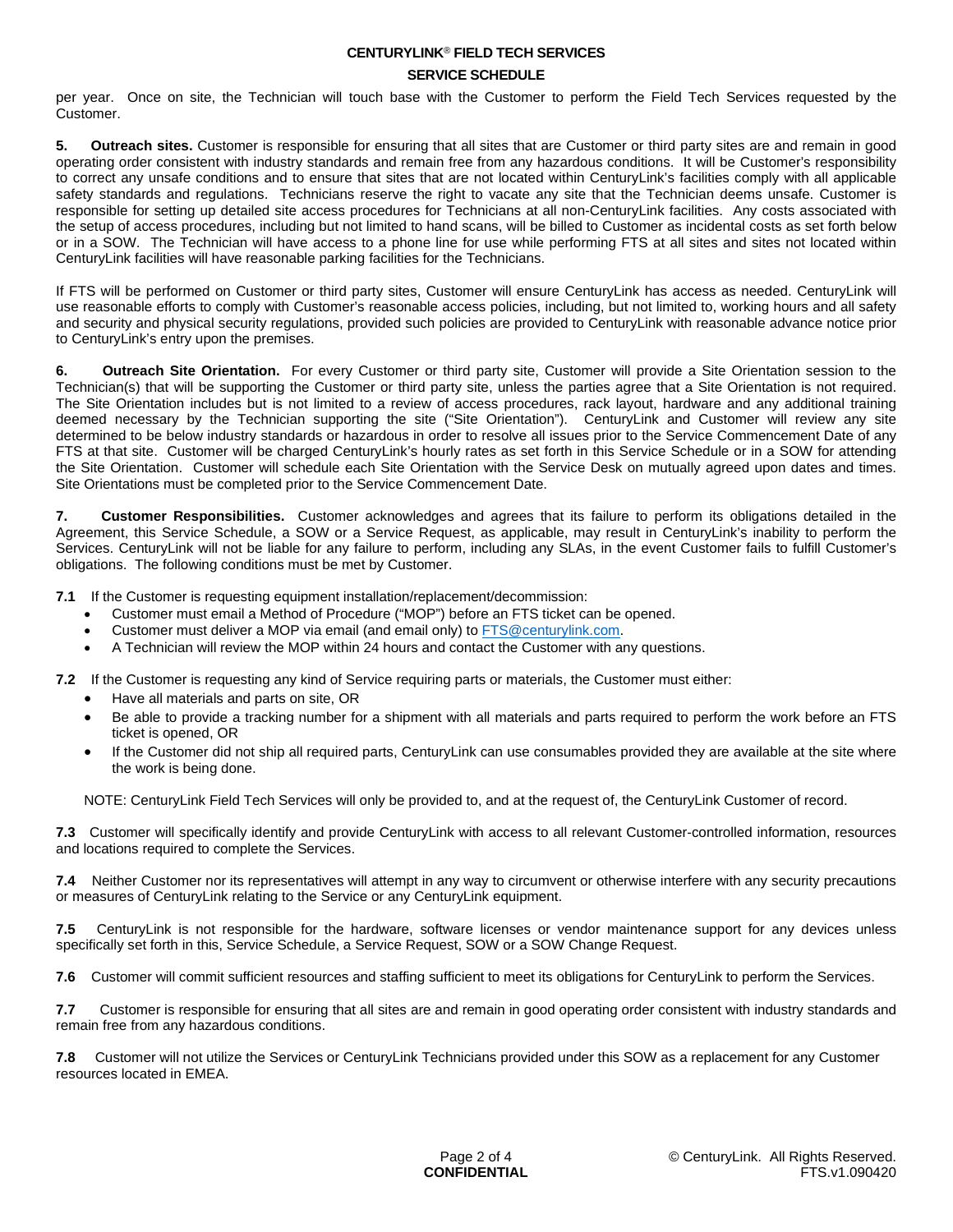### **SERVICE SCHEDULE**

**7.9** Customer is responsible for backing up and otherwise securing (i.e. encrypting) Customer information, data and content stored on devices prior to the commencement of FTS. CenturyLink is not responsible for and will have no liability for any claims relating to the destruction, loss, security or corruption of Customer information, data or content.

**8. Portal.** If CenturyLink provides Customer with Portal access in connection with the Service, Customer will use such access solely for use with the Service in accordance with this Service Schedule and the Agreement, and Customer will be responsible for any unauthorized access to or use thereof, unless Customer can prove that such access or use has not been caused by any culpable action or omission of Customer or attributable to Customer.

## **9. Rates and Expenses; Service Term; Acceptance**.

**9.1 Rates and Expenses.** This Section replaces the Commencement of Billing Section in the Agreement. Customer will pay all charges for Service Requests as set forth in the FTS Service Guide Pricing Section or expressed as a monthly recurring charge ("MRC") in a SOW, as applicable. In addition, Customer will be charged actual and reasonable expenses incurred (e.g., incidentals, miscellaneous materials, etc.), and applicable Taxes and Fees, if any. Subject to the Acceptance section below, the Service Commencement Date is the date Customer submits a Service Request with CenturyLink or as provided in a SOW. CenturyLink reserves the right to immediately and without notice correct Billing Account Numbers (BANs) associated with Service Requests in accordance with its records, including in those cases where the Customer has incorrectly identified a BAN with a Service Request in order to prevent repeated disputes for incorrect billing. If Service is delayed due to Customer, CenturyLink may begin charging Customer for Services, and Customer will pay such charges. Charges for certain Services are subject to (a) a property tax surcharge and (b) a cost recovery fee per month to reimburse CenturyLink for various governmental taxes and surcharges. Such charges are subject to change by CenturyLink and will be applied regardless of whether Customer has delivered a valid tax exemption certificate. For additional details on taxes and surcharges that are assessed, visit<http://www.centurylink.com/taxes>. CenturyLink reserves the right to increase rates including in proportion to the increase, if any, in the Consumer Price Index (CPI), All Urban Consumers (CPI-U), U.S., City Average, published by the United States Department of Labor, Bureau of Labor Statistics (1982-84 – 100), or local country equivalent index, for the preceding twelve (12) month period.

**9.2 Acceptance.** The acceptance and Customer Commit Date in the Orders Section of the Agreement will not apply to Services purchased under this Service Schedule. Except as otherwise provided in a SOW, a Service Request will be deemed accepted when the Technician has completed the mutually agreed upon work as provided by Customer in a MOP and the results of the task are communicated back to Customer via ticket closure.

**9.3 Service Term.** Unless otherwise set forth in a SOW, FTS is transactional maintenance support requested by Customer via a Service Request on an as needed basis and does not have a Service Term.

**9.4 Termination.** Unless otherwise set forth in a SOW, Customer will pay all fees, including applicable incurred hourly fees and any reasonable expenses incurred by CenturyLink after a request is made. This Section replaces the Cancellation and Termination Charges section in the Agreement.

**10. Letter of Agency**. If applicable, Customer will give CenturyLink the limited authority to directly notify the appropriate vendor for the purpose as specifically identified in the letter of agency mutually agreed upon by the parties. Customer may terminate this authorization at any time upon notice to CenturyLink. If applicable, Customer will also provide its vendors with a letter (with a copy to CenturyLink) acknowledging CenturyLink's role as Customer's agent solely as it relates to the purpose as specifically identified in such letter of agency. As soon as commercially practicable, Customer will provide CenturyLink with a copy of any contractual commitments between Customer and its vendor that CenturyLink must be aware of or comply with in order to coordinate such vendor accordingly.

**11. Disclaimer of Warranties**. FTS IS PROVIDED ON AN "AS-IS" BASIS AND CENTURYLINK MAKES NO OTHER WARRANTIES, EXPRESS OR IMPLIED, EITHER IN FACT OR BY OPERATION OF LAW, STATUTORY OR OTHERWISE, INCLUDING BUT NOT LIMITED TO, ANY WARRANTY OF MERCHANTABILITY OR FITNESS FOR A PARTICULAR PURPOSE OR USE. CENTURYLINK DISCLAIMS ANY WARRANTY TO PREVENT UNAUTHORIZED USE OF THE SYSTEM. CenturyLink will not be liable to Customer or any third party to the extent any work performed violates and/or voids, in whole or in part, any equipment, software and/or manufacturer's warranty.

**12. Non-Solicitation of Employees.** Customer or its third party will not knowingly solicit or recruit for employment or hire any Technician for one year following the termination of a Service Request or SOW for which the CenturyLink Technician performed work for Customer, except that Customer may recruit or hire a CenturyLink Technician identified by Customer solely as a result of the CenturyLink Technician's response to a non-specific, general advertisement by Customer.

**13. Order of Precedence**. In the event of conflict between the terms in this Service Schedule and the terms of any mutually executed SOW or SOW Change Request, the terms of the SOW or SOW Change Request will prevail. The Service Request issued by Customer will not amend, modify, or supplement this Service Schedule in any way whatsoever, notwithstanding provisions in the Service Request to the contrary.